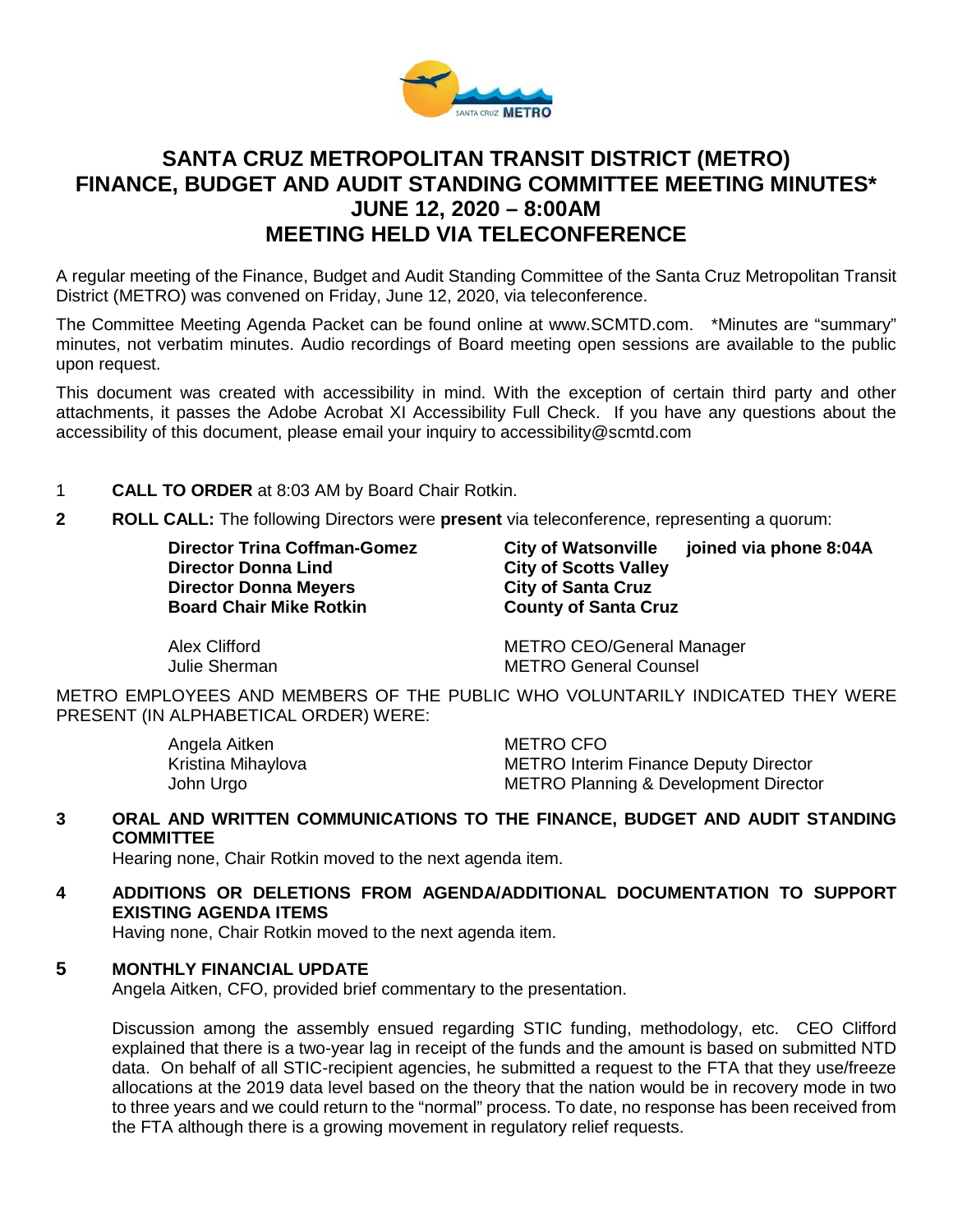#### **ACTION: MOTION TO RECOMMEND APPROVAL OF THE MONTHLY FINANCIAL UPDATE AS PRESENTED**

#### **MOTION: DIRECTOR MEYERS SECOND: DIRECTOR ROTKIN**

#### **The motion was unanimous by a roll call vote.**

There was no public comment.

### **6 COVID-19 TRANSIT FISCAL CRISIS ORAL UPDATE**

Alex Clifford, CEO/General Manager, requested Agenda Items 6 and 7 be combined for discussion purposes. He then spoke to the two-year fiscal year model shared by Kristina Mihaylova. He noted that the model would be updated on a regular basis to provide advance notice of any impending fiscal cliff.

He then drew the assembly's attention to the slide on page 6.2, explaining the methodology for the use of the reserves and CARES Act funds.

There were no public comments.

# **7 REVIEW AND RECOMMEND APPROVAL OF SANTA CRUZ METRO'S POLICY STATEMENT REGARDING FY20 CARRYOVER TO THE FY21 AND FY22 OPERATING BUDGET**

CEO Clifford briefly summarized and requested approval of the agenda item to the full board.

There were no public comments

**ACTION: MOTION TO RECOMMEND APPROVAL OF SANTA CRUZ METRO'S POLICY STATEMENT REGARDING FY20 CARRYOVER TO THE FY21 AND FY22 OPERATING BUDGET AS PRESENTED**

**MOTION: DIRECTOR MEYERS SECOND: DIRECTOR LIND**

**The motion was unanimous by a roll call vote.**

# **8 REVIEW AND RECOMMEND ADOPTION OF THE FINAL FY21 AND FY22 BUDGET, FY21 BUDGET**

Angela Aitken, CFO, provided commentary to the presentation, reminding the assembly that this is a pre-COVID budget reflecting the best information currently available. A revision is anticipated in the fall of 2020. Ms. Aitken then highlighted the slides reflecting changes since the budget was presented in May (8A.8, 8A.9, 8A.10 and 8A.15) and added commentary to slides 8A.17 and 8A.18.

In response to Chair Rotkin's inquiry regarding the timing of internet versus brick and mortar sales tax revenue, Ms. Aitken responded that they should be received simultaneously; however, the state has provided a 90-day deferral/leniency to retailers in paying their sales tax. She is concerned that if a company goes out of business during that 90 days, the revenue may be lost forever. A financial analyst is currently investigating this further. March receipts were reflected in April; April's receipts will be known on June 22 (the first complete COVID month).

CEO Clifford briefly highlighted the components and status of the proposed "Invest in America" and "CARES Act II" programs.

There were no public comments

## **ACTION: MOTION TO RECOMMEND ADOPTION OF THE FINAL FY21 AND FY22 BUDGET, FY21 BUDGET AS PRESENTED**

**MOTION: DIRECTOR LIND SECOND: DIRECTOR ROTKIN**

**The motion was unanimous by a roll call vote.**